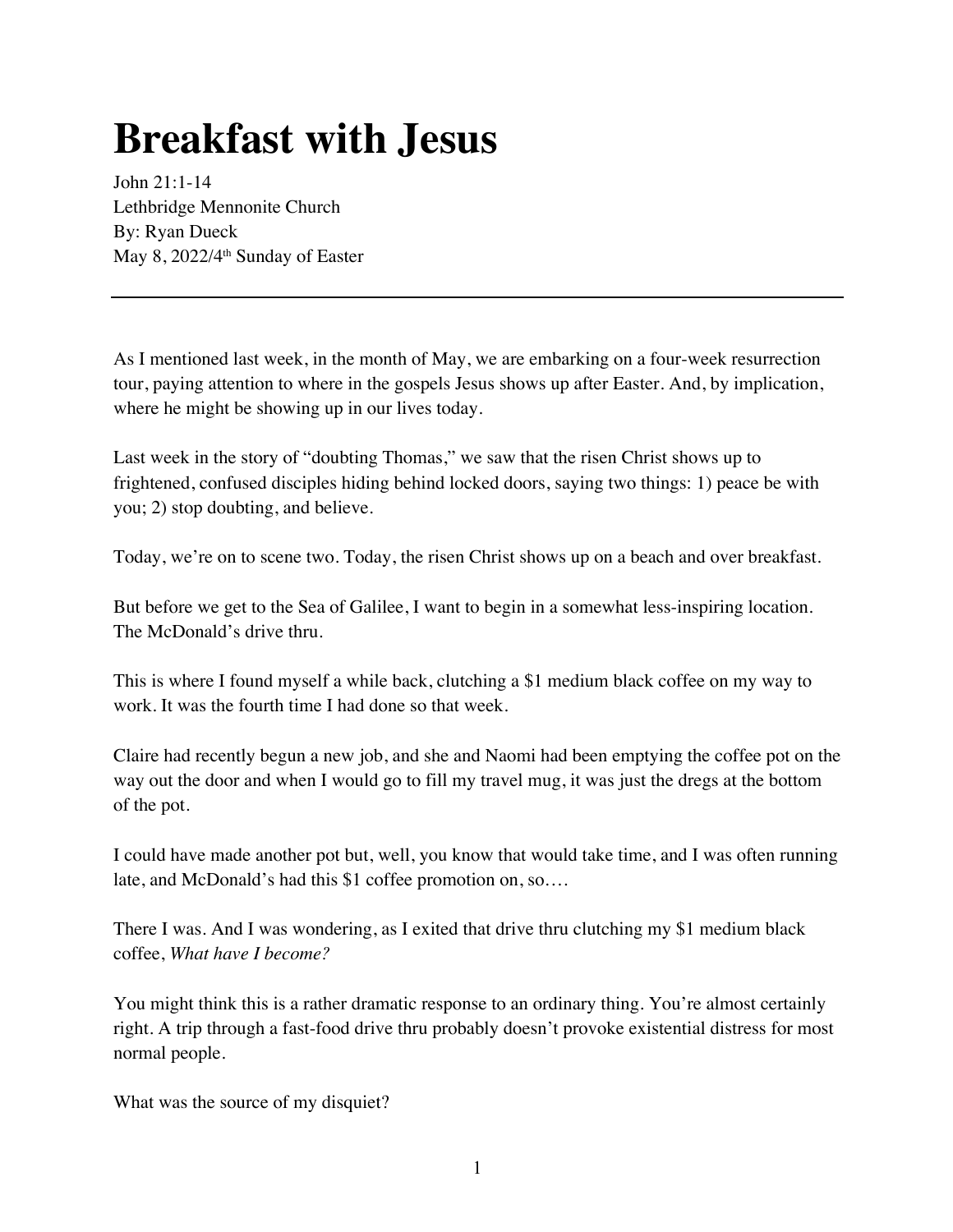Well, in my mind I am *not* the kind of person who drinks \$1 coffee from McDonald's. This is not the story I tell myself about who I am and what kind of tastes I have cultivated and what principles I adhere to.

For starters, there was a time when I would have avoided drive-thrus like the plague. They were a symbol of everything that was wrong with a convenience-addicted, gas-guzzling, overconsumptive culture that only wanted stuff that was fast and cheap and didn't care about the effect it had on the environment.

I would drive by a fast-food restaurant and glare with no small amount of disdain at the long lineups of exhaust-belching oversized vehicles waiting for their mass-produced food and drink.

Like the Pharisee praying in the temple, I would pass by and give thanks that I was not like all those wretched tax-collectors.

But then COVID happened. And drive-thrus became "safer" and thus more acceptable. Kind of? I guess? We are experts at rationalizing our behaviour after the fact, aren't we?

There was also time when I imagined myself to be something of a coffee connoisseur. I would pretend to know things about the fineness of the grind, the roaster, the preparation method, etc.

When I travelled (especially to Europe), I would visit local cafes and sip small cups (often with saucers) of strong cappuccino or espresso.

I would sigh and shake my head at the provincial backwater soil from which I regrettably sprung, with its undiscerning consumers gulping down their bathtub-sized fast-food coffees. They really need to learn how to enjoy less quantity and better quality. Such a shame, that I was cursed to wander among these Philistines.

I would return from my travels full of resolve to become a better consumer, to model better coffee behaviour to those around me, to live out the truth of who I really was.

To this day, our kitchen cupboards are littered with the evidence of my resolutions. There are various French press carafes, Italian stove-top moka pots, milk steamers for lattes, many of which are used in, shall we say, moderation?

Whatever my actual coffee making and drinking habits were, I very much liked the *idea* of not being the sort of person that just drank coffee from a boring old drip coffee maker.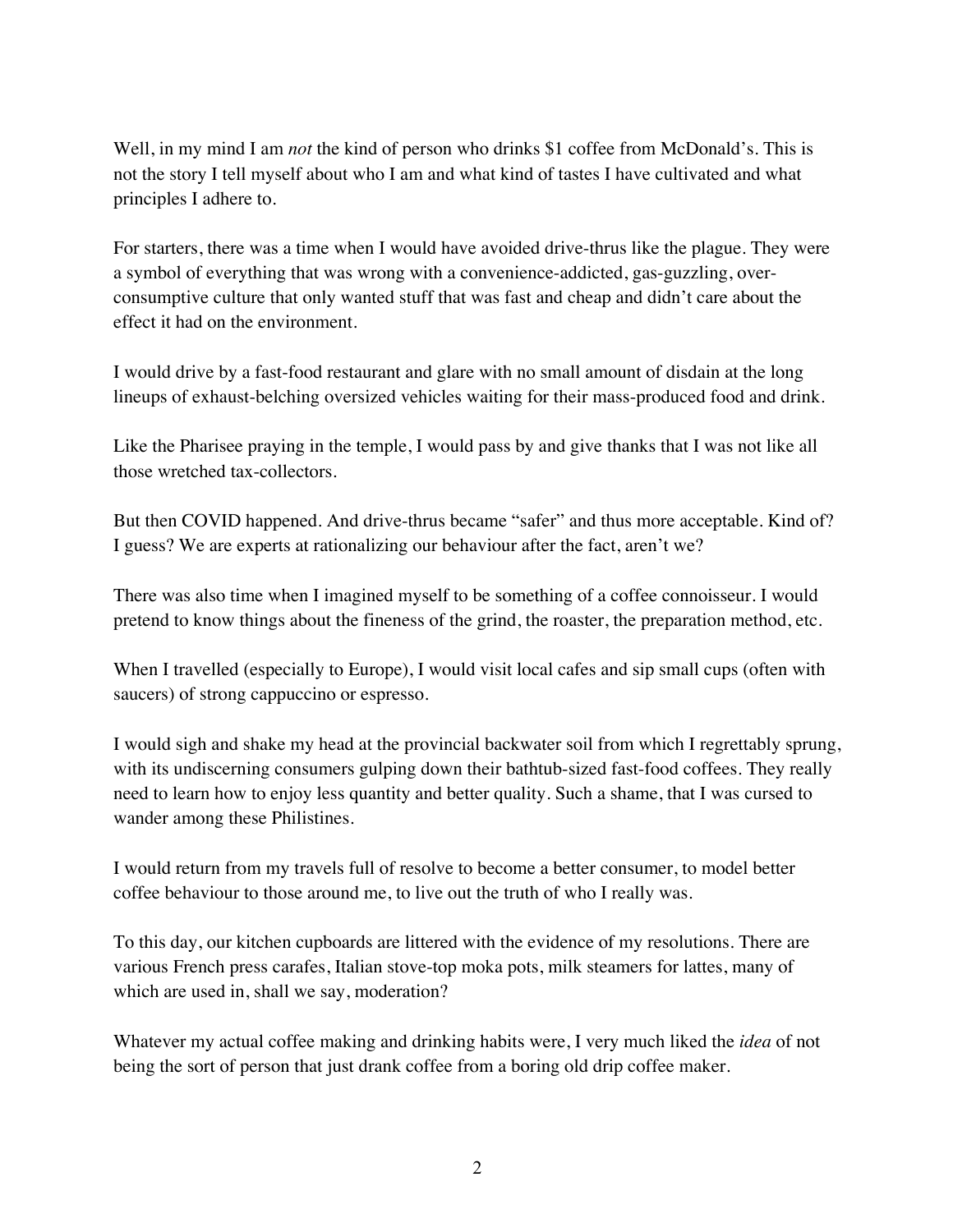## **As I was driving out of the McDonald's parking lot that morning, there was a collision of stories. There was the story I** *preferred***, the story I thought reflected my true self. And there was the** *actual* **story.**

In the former version, I am the sort of guy whose natural habitat is a European-style cafe with good, expensive strong coffee that is produced with time and care and attention to detail.

In the latter version, I am the sort of guy who is late for work and races through the drive-thru for an oversized cheap cup of a hot black beverage that marginally approximates coffee.

(To all the people here who like McDonald's coffee, I apologize. Please don't waste any time trying to convince me of the error of my ways after the service. I'm probably a hopeless cause.)

\*\*\*

I suspect the disciples knew a thing or two about having one idea about who they were, and having their actual behaviour tell a different story.

Peter and Thomas perhaps felt this most acutely in those early days after the events that changed the world.

Peter was the brash, bold, courageous disciple. The one who would do anything for Jesus. The one who walks courageously toward Jesus on water, who is the first to confess Jesus as the Messiah, who is the eager beaver pupil on the Mount of Transfiguration, who thinks he is impressing Jesus in a discussion about forgiveness by saying, "Up to seven times??"

It is Peter who speaks the famous words that Christians down through the ages have claimed as their own: "Lord, to whom shall we go? You have the words of eternal life." It is Peter who cuts off a Roman soldier's ear in a spasm of righteous violence and an attempt to save his friend and preserve his mission.

Peter's idea of who he is comes crashing down to earth in Jesus' last days. He falls asleep in the garden of Gethsemane. And of course, he betrays Jesus three times as the end draws near, just as Jesus had predicted he would (more on this next week).

I doubt Peter would have thought of himself as a coward or a betrayer. This wouldn't have been the story he told himself about who he was. In that story, Peter would have been the devoted follower of Jesus, the devout Jew looking to play a role in his people's rescue.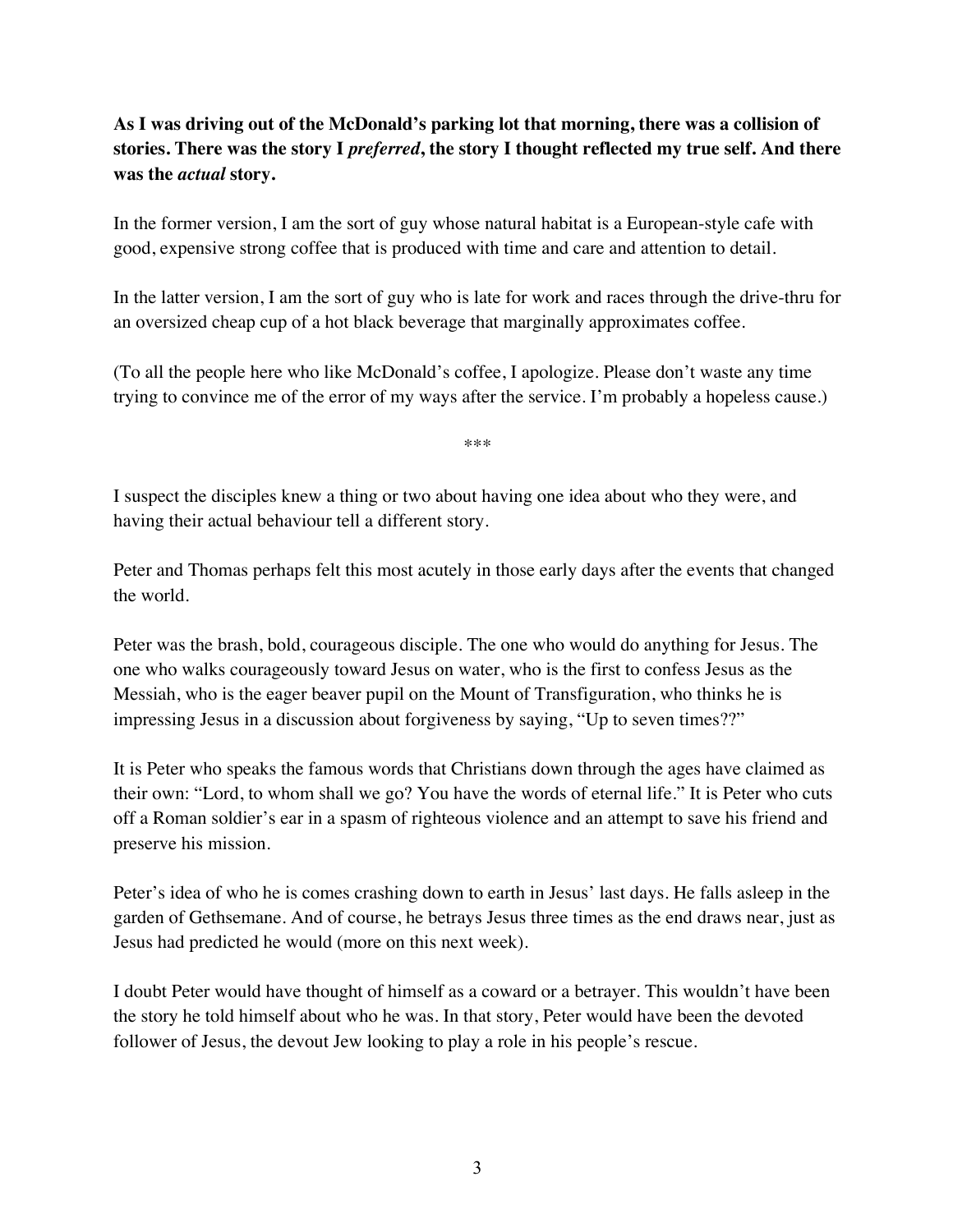Thomas's story perhaps lacks the drama of Peter's. He doesn't show up as much in the gospels, and when it does, he's often the one asking questions, pumping the brakes on everyone else's enthusiasm.

But Thomas, too, likely never imagined that he would be the disciple remembered for his failure to believe. This was probably not who he thought he was.

Nathaniel, James, and John would each have their own stories about who they *thought* they were and who the events of Holy Week had revealed them to *actually* be.

They had imagined themselves to be those in the inner circle of a coming king, Israel's Messiah, who would take over and liberate their people from Roman rule.

And then it had all gone in such an unexpected way. And they had scattered. And the tomb was empty. And Jesus was alive! But what did it all mean?

I doubt any of the disciples came out of that week and the days that followed feeling particularly great about themselves. They were disoriented, defeated, chastened, hopeful, yes, but in a much different way than before; possibly more humble, almost certainly more reflective and slower to assume that they knew the ways of God in the world.

And now, the dust is settling. The cross and the empty tomb have laid bare the sin of the world, from the power structures of religion and empire, right down to individual hearts and minds.

What do you do when everything has been upended and nothing is what you thought it was? What do you do with all the confusion and the shame and the surprise of these last days? What do you do when your actions have shown that you're not necessarily who you thought you were?

Well, you go fishing.

This is what Peter decides to do. And the rest of them just kind of tag along. Sure, let's go. Back to what we used to do. Back to what we did before this crazy three-year ride with Jesus. Back to what is familiar, back to what we know.

It all feels so anticlimactic given the story they likely imagined they were going to be a part of. James and John once imagined they'd be ruling with Jesus in his kingdom. The others likely had similar ambitions.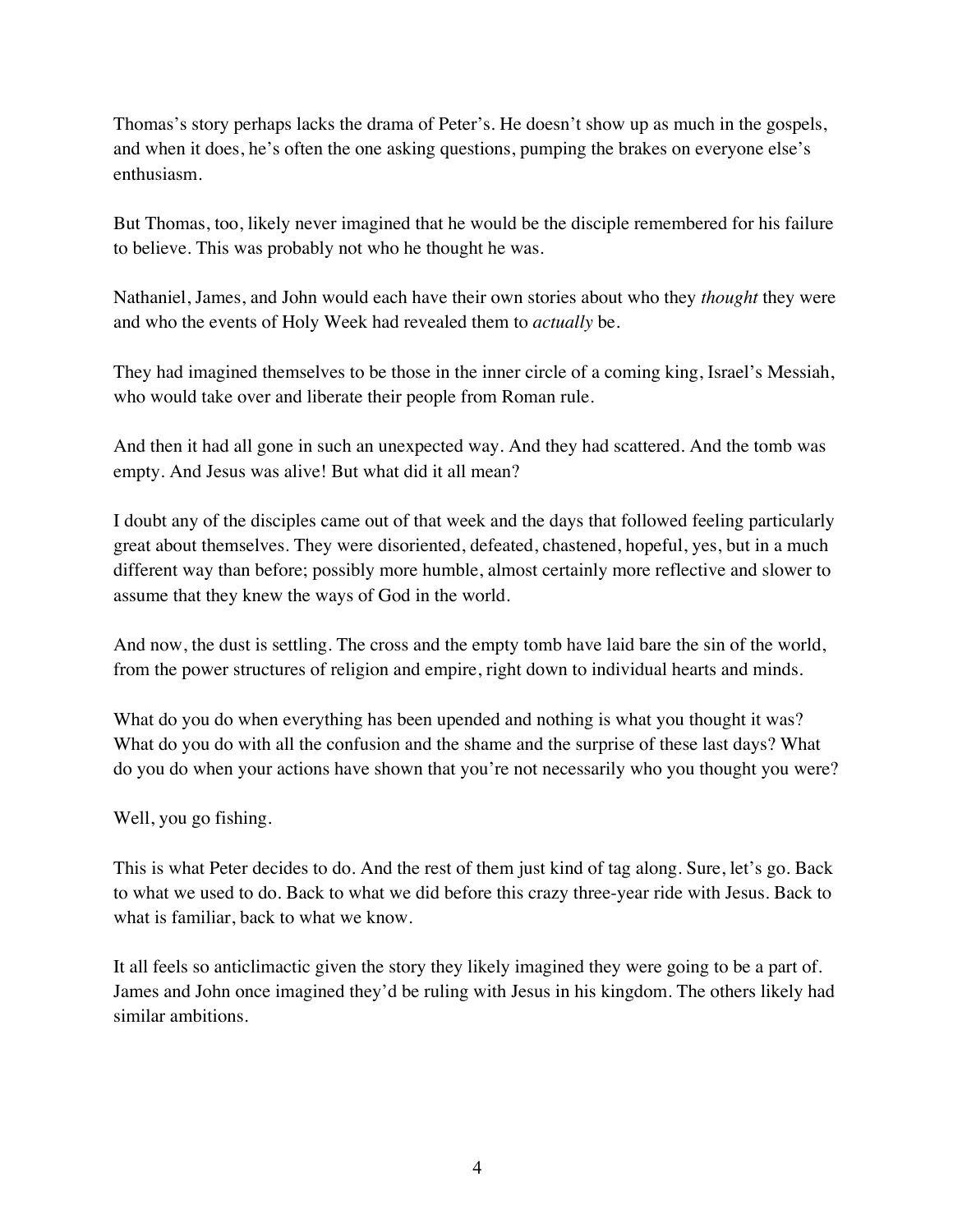And now here they are, out on a fishing boat in the Sea of Galilee. Business as usual. But they had hoped for so much more than business as usual!

Well, it's a long and futile night on the water. They catch nothing. But then a figure appears on the shore. *Throw your net on the other side, you'll catch some fish*.

This must have seemed an absurd command to the disciples. *What, you think the fish are all just hiding on the other side of the boat?* But they do what he says. And they get a haul they can barely believe.

And all of a sudden, they know who this figure on the shore really is. *It is the Lord!* 

Peter, as ever, is off the mark first, hurling himself into the sea and swimming to the sea. The other disciples do the more responsible thing, dragging their record catch to shore.

And this is where the story gets a bit odd. We can only imagine everything that must have been going on in the disciples' minds, all the mixed emotions, all the confusion and shock, all the questions they must have had.

We might expect a joyful, exuberant reunion full of conversation and explanation. We might expect shock and incredulity over the miracle that they had just witnessed.

But John records very little dialogue. There will be conversation—one very important one with Peter, as we'll see next week. But for now, not much.

Jesus simply tells them to bring the fish they have just caught (one hundred fifty three interesting that someone counted!). And says, "Come, have breakfast."

And if there was any lingering doubt that any of the disciples had about whether or not it really was Jesus, it disappears over fish and bread.

They recognize him in his actions. The one who fed multitudes with five loaves and two fish, now feeds seven of his friends on the beach by the Sea of Galilee.

The one who broke bread at the Last Supper and said, "this is my body, given for you" now sits among them offering kindness, hospitality, friendship.

\*\*\*

And so, what can we say about where Jesus shows up in our world from scene two?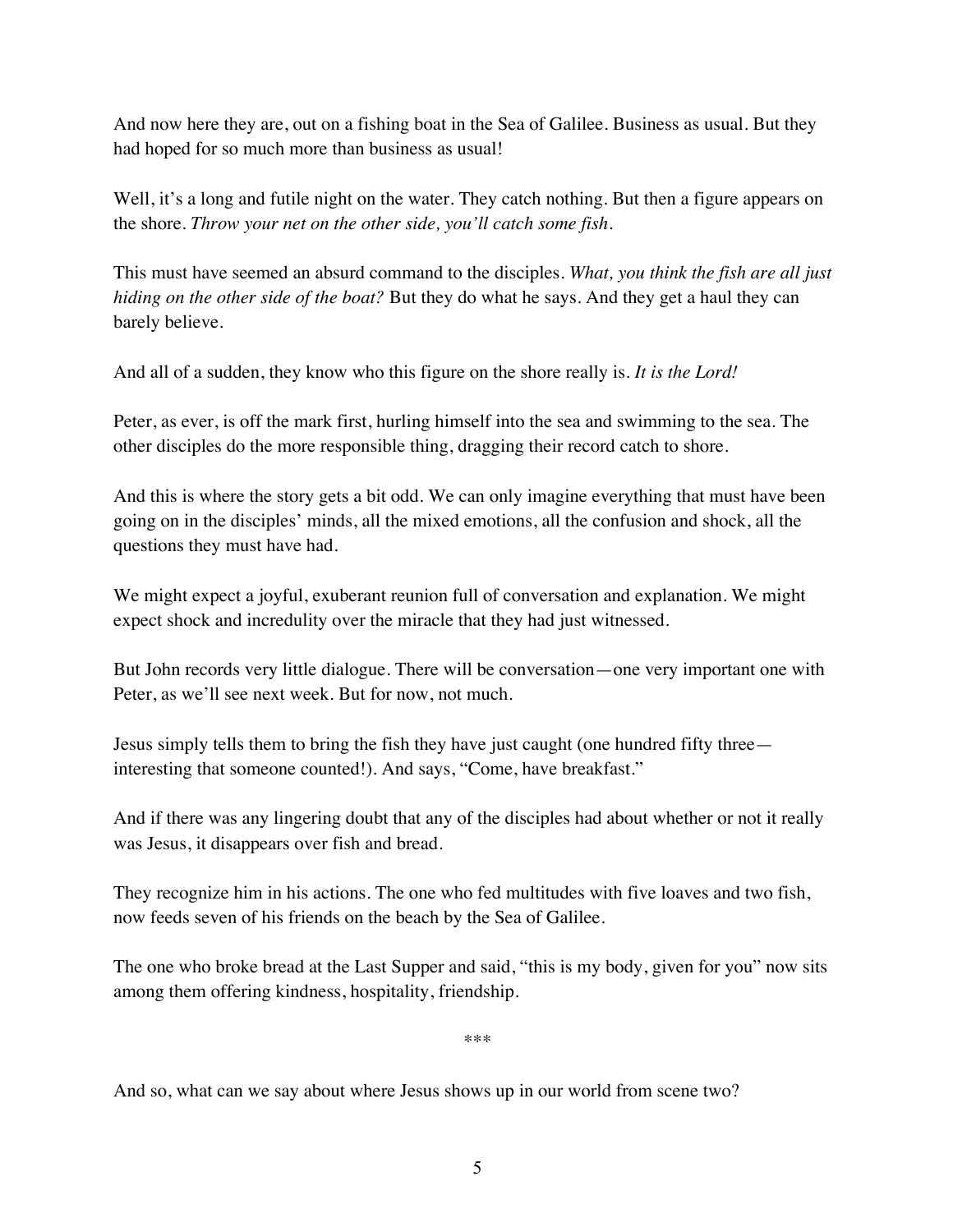**The risen Christ encounters us as we are**, amidst the gap between the selves we imagine we are, the selves we present to the world, and the selves that are known truly by God.

When we've come to the end of ourselves, when events in our lives have revealed unflattering truths about us, when we feel like we gotten a lot wrong about God and God's ways in the world, Jesus comes to us. Jesus takes the first step.

It strikes me again this week how easily Jesus could have shown up after the resurrection with a wagging finger. How he could have come back to his disciples with a word of rebuke for their many failures to understand, to be loyal, to be faithful.

But he doesn't. He shows up speaking peace. He shows up curious, asking questions. *Have you caught any fish?* He shows up as a friend.

**The risen Christ shows up in everyday life**. Not in temples or synagogues, but in the context of daily work; when we're out fishing. Jesus interested in the ordinary rituals and tasks of everyday life.

It's a reminder that a key component of the Christian faith is that God entered flesh and blood, ordinary, gritty, human experience. And God enters it still.

Christianity has never primarily been a religion of detached metaphysical principles and doctrines. Before anything else, it is the unshakeable conviction that God, in Christ, has come near to us. *God with us*. Emmanuel.

**The risen Christ shows up offering a different way**. The disciples had endured a long and fruitless night of labour. Their efforts had not been rewarded.

Jesus shows up and says, "Why don't you throw your net on the other side? Why don't we try a different way?"

I wonder how many of us know this feeling. How many of us have been trying the same thing for a long time, whether it's in the context of a relationship, a job, the church.

And it feels like we're just spinning our wheels. We're not catching any fish. We're not making any progress. We're tired and frustrated. And it all feels futile.

Perhaps Jesus is standing on *our* shores, saying, "Why don't you try a different way? Why don't you let me be your guide? Why don't you trust me and see what happens?